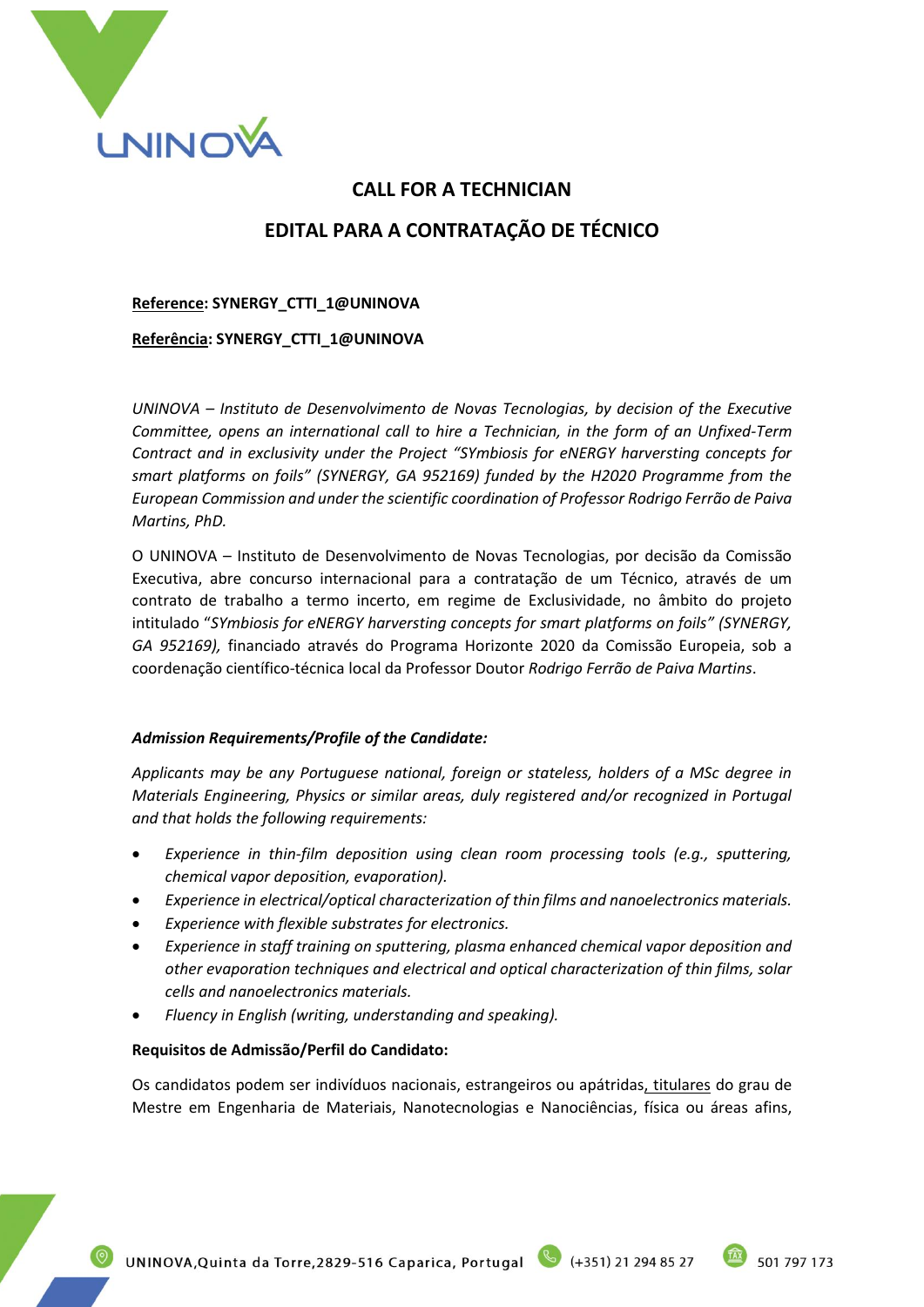

devidamente registado e/ou reconhecido em Portugal e que possuam cumulativamente, os seguintes requisitos específicos:

- Experiência na deposição de filmes finos usando técnicas de sala limpa (e.g., pulverização catódica, deposição química de vapores, evaporação).
- Experiência na caracterização elétrica/óptica de filmes finos e materiais nanoeletrónicos.
- Experiência com substratos flexíveis para eletrónica.
- Experiência na formação de pessoal nas técnicas de sputtering, deposição química de vapores assistida por plasma e outras técnicas de evaporação e na caracterização elétrica e óptica de filmes finos, células solares e materiais nano-eletrónicos.
- Fluência na língua Inglesa (escrita, compreensão e falada).

## *Applicable legislation:*

- *Portuguese Labor Code, approved by Law nº 7/2009, of February 12th, in its current version.*
- *Administrative Procedure Code, as republished in Decree-Law nº 4/2015, from 7th January in its current version (CPA).*

#### **Legislação aplicável:**

- Código do Trabalho, aprovado pela Lei nº 7/2009, de 12 de Fevereiro, na sua versão atual.
- Código do Procedimento Administrativo, republicado pelo Decreto-Lei nº 4/2015, de 7 de Janeiro, na sua versão atual (CPA).

## *Work Plan Activities:*

*G*ive support to the SYNERGY project in WP3 (Task 3.1, 3.2, 3.3 e 3.4), which requires performing the activities below, using UNINOVA-CEMOP infrastructure (https://cemop.uninova.pt/other/available-means-and-infrastructures):

- *Deposition of thin films at low temperature using sputtering, plasma enhanced chemical vapor deposition and other evaporation techniques in different flexible substrates (paper, polymer) for device processing (batteries, solar cells and supercapacitors) and its integration on foils;*
- *Support the electrical and optical characterization of thin films, solar cells and nanoelectronics materials required by the project;*
- *Support training during the exchange of early stage and expert researchers with the partners of the project in the clean room processing tools and in thin films deposition techniques;*
- *Support training during the exchange of early stage and expert researchers with the partners of the project in the electrical and optical characterization of thin films, solar cells and nanoelectronics materials;*

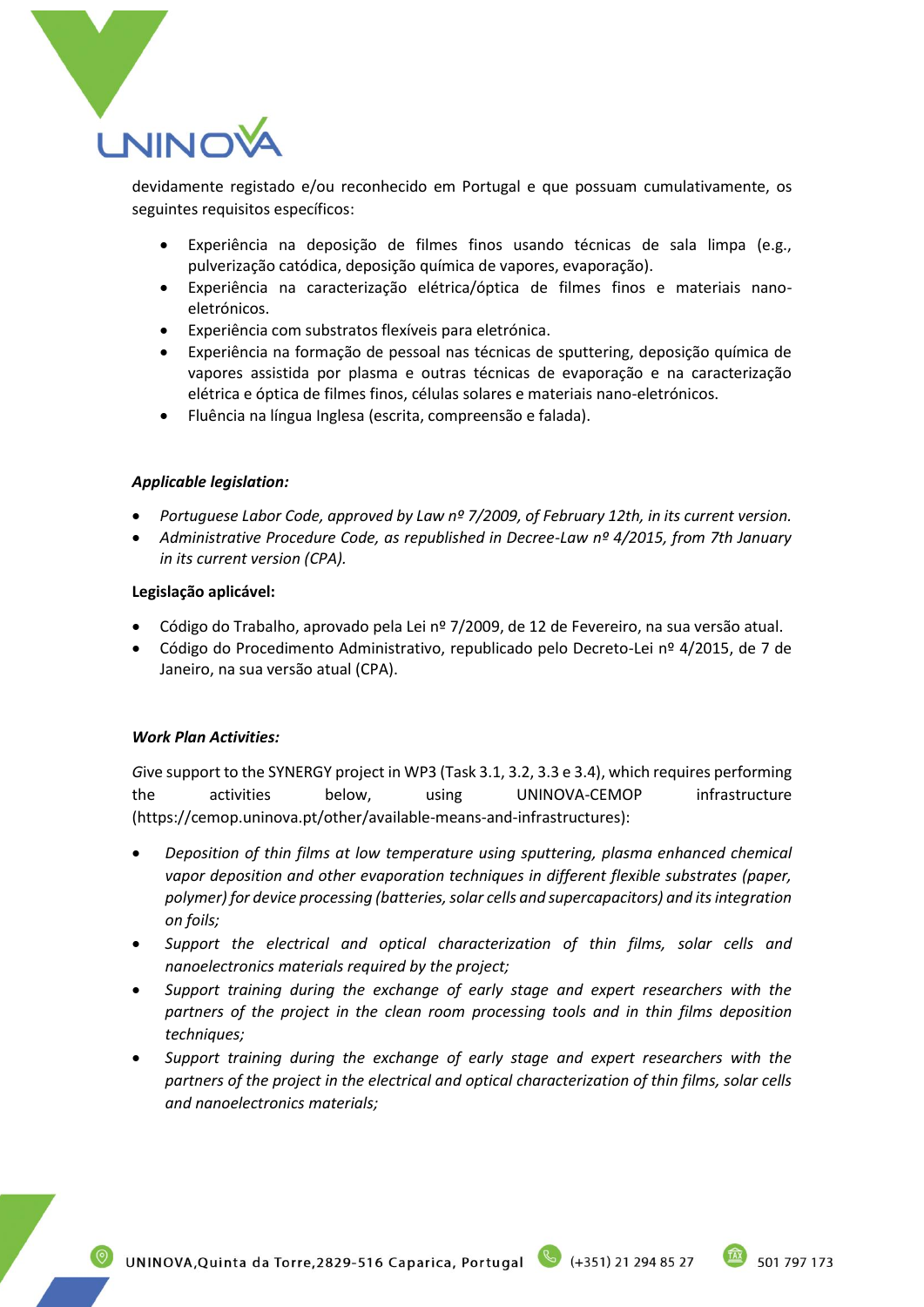

• *Support the organisation of virtual training courses on flexible electronics, batteries, super capacitors and solar cells.*

## **Plano de Trabalhos:**

Dar suporte ao projecto SYNERGY na WP3 (Task 3.1, 3.2, 3.3 e 3.4), na execução das tarefas abaixo referidas, usando a infraestrutura do UNINOVA-CEMOP [\(https://cemop.uninova.pt/other/available-means-and-infrastructures\)](https://cemop.uninova.pt/other/available-means-and-infrastructures) com enfase :

- Deposição de filmes finos a baixa temperatura usando técnicas de pulverização catódica, deposição química de vapores assistida por plasma e outras técnicas de evaporação em diferentes tipos de substratos flexíveis (papel, polímero) para processamento de dispositivos (baterias, células solares e super-condensadores) e a sua integração em substratos flexíveis.
- Apoiar na caracterização elétrica e óptica de filmes finos, células solares e materiais nanoeletrónicos requeridos pelo projeto;
- Apoiar a formação durante o intercâmbio de investigadores juniores e seniores com os parceiros do projeto nos sistemas de processo de sala limpa e nas técnicas de deposição de filmes finos;
- Apoiar a formação durante o intercâmbio de investigadores juniores e seniores com os parceiros do projeto na caracterização elétrica e óptica de filmes finos, células solares e materiais nano-eletrónicos;
- Apoiar a organização de cursos virtuais de formação avançada em eletrónica flexível, baterias, super-condensadores e células solares.

#### *Members of the Jury:*

*The jury has the following composition:*

- *President - Professor Elvira Fortunato, PhD*
- *Member 1 - Professor Rodrigo Martins, PhD*
- *Member 2 – Professor Pedro Barquinha, PhD*

## **Composição do Júri:**

O Júri será composto da seguinte forma:

- Presidente Professora Elvira Fortunato, PhD
- 1º Vogal Professor Rodrigo Martins, PhD
- 2º Vogal Professor Pedro Barquinha, PhD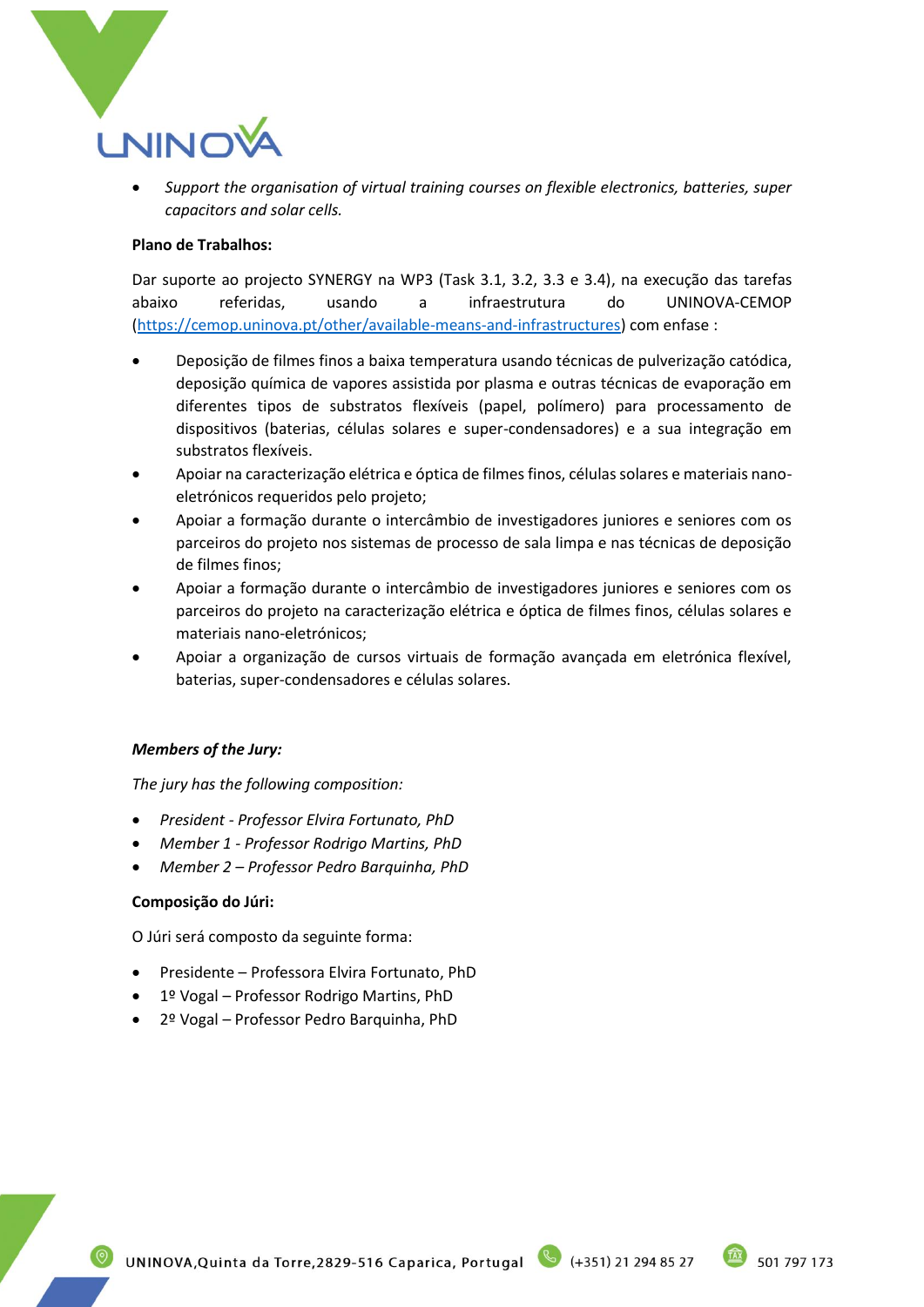

#### *Start Date and Workplace:*

*The full-time employment contract will last only for the necessary execution period of the work plan previously described, which is estimated to have a predicted duration between 17/18 months, until the 30th of September 2023.*

*The work will be developed at UNINOVA, at other facilities located at FCT/NOVA Campus and/or other necessary locations to its execution.*

## **Data de Início e Local de Trabalho:**

O contrato de trabalho a tempo inteiro durará apenas pelo período de execução necessário ao plano de trabalhos anteriormente descrito, que se prevê ter uma duração entre 17/18 meses, até ao dia 30 de setembro de 2023.

O trabalho será desenvolvido nas instalações do UNINOVA, noutras instalações situadas no Campus da FCT/NOVA e/ou noutras instalações eventualmente necessárias para a sua execução.

#### *Monthly Remuneration:*

*Remuneration will be in accordance with salary level 23 of the Single Remuneration Table, € 1632.82€, approved by Ordinance No. 1553-C / 2008, of December 31 and updated by Decree-Law No. 10-B / 2020, of March 23 and by the Decree-Law No. 109-A/2021, of December 7th.*

#### **Valor da Remuneração Mensal:**

A remuneração será de acordo com o nível salarial 23 da Tabela Remuneratória Única, 1632,82€, aprovada pela Portaria n.º 1553-C/2008, de 31 de Dezembro e atualizada pelo Decreto-Lei n.º 10-B/2020, de 23 de março e pelo Decreto-Lei n.º 109-A/2021, de 7 de dezembro.

#### *Application process:*

*The deadline for submitting applications is set at 8 working days after the publication of this call*  and the application documents (indicated blow) should be sent, in PDF format, to the e-mail *[cenimat.secretariado@fct.unl.pt](mailto:cenimat.secretariado@fct.unl.pt) an[d recrutamento@uninova.pt,](mailto:recrutamento@uninova.pt) indicating the reference of the position (mandatory):*

- *a) Motivation Letter in English;*
- *b) Detailed CV in English;*
- *c) Certificate of Qualifications*

*NOTE: The non-compliance with these requirements determines the immediate rejection of application. False statements provided by the candidates shall be punished by law.*

#### **Processo de Candidatura:**



501 797 173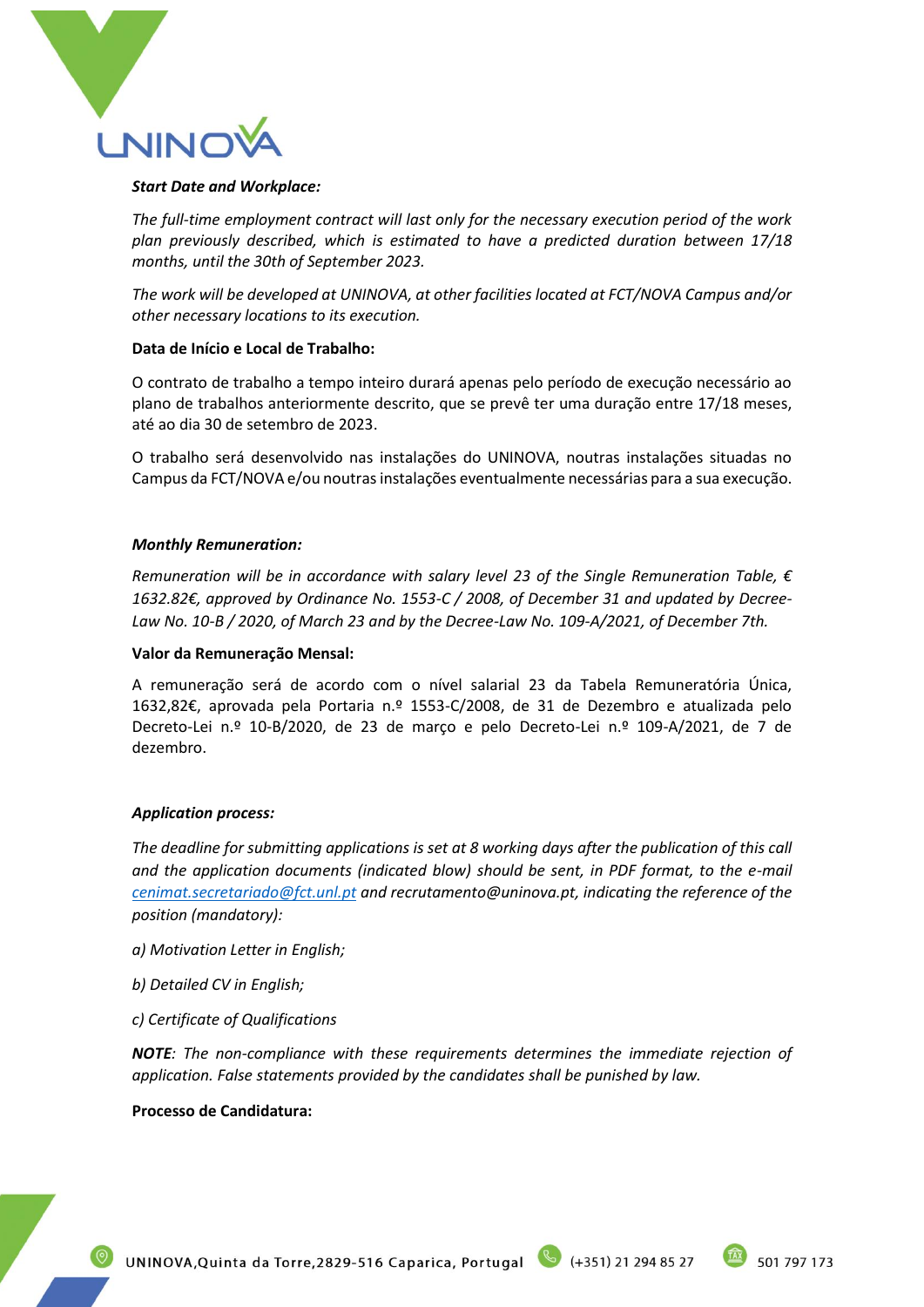

O prazo de submissão de candidaturas está fixado em 8 dias úteis após a publicação deste edital e os documentos a apresentar (abaixo indicados) deverão ser enviados, em formato PDF, para o seguinte e-mail: [cenimat.secretariado@fct.unl.pt](mailto:cenimat.secretariado@fct.unl.pt) e recrutamento@uninova.pt, indicando a referência do concurso (obrigatório):

- a) Carta de Motivação em Inglês;
- b) Curriculum Vitae detalhado em Inglês;
- c) Certificado de Habilitações

**NOTA**: A não conformidade com estes requisitos determinará a rejeição imediata da candidatura. Falsas declarações fornecidas pelos candidatos serão punidas por lei.

#### *Evaluation Criteria:*

*The admitted applications will be evaluated considering the quality, timeliness and relevance of the scientific path (scientific production and research experience) and curriculum of each candidate and their adequacy to the proposed work plan, according to Article nº 5 of the RJEC. The classification is expressed on a numerical scale from 0 to 20 points.*

*Candidates are assessed in two phases:*

- *First phase: Curriculum Analysis (85%) and Motivation Letter (15%) - Based on the curriculum, it will be qualitatively analysed, and in what concerns its content and relevance for the tasks to be performed, namely: executed and / or published scientific work, with special emphasis on areas related to the work plan (25%); research experience and relevant knowledge in the techniques indicated in the candidate profile (60%). Based on the letter of motivation will be evaluated the motivation and interest for the activities to be performed (10%) and command of the English language (5%).*
- *Second stage: The jury will select for the interview the 5 candidates who obtained in the first phase the highest ranking, with a minimum of 15 points, or the number of candidates, up to 5, who obtained in the first phase a minimum rating of 15 points. The interview will be conducted remotely due to the current public health situation.*

*The final classification will have a 70% weight of the first phase (CV and motivation letter) classification and a 30% weight for second phase (interview).*

*The jury shall deliberate by means of a roll-call vote based on the selection criteria. In the event of a tie, the decision will be the responsibility of the chairman of the jury.*

*After evaluation of all admitted applications, the jury will write a meeting minute with all process of recruitment, evaluation and selection including an ordered short list of approved candidates and their respective classification and final decision of the jury.*

*The final decision of the jury shall be validated by the Head of the Institution, who is also in charge of deciding about the hiring.*

#### **Critérios de avaliação:**

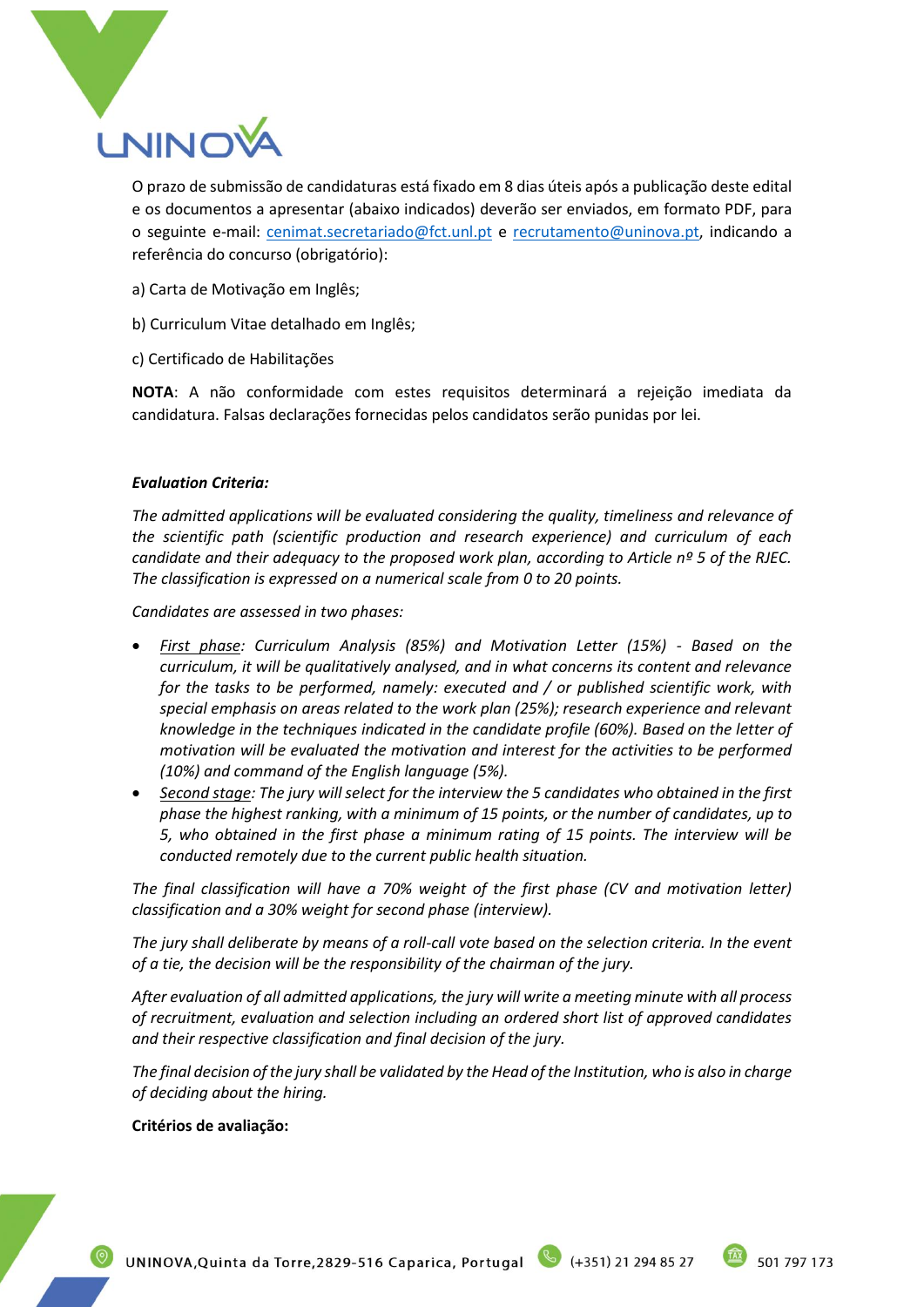

As candidaturas admitidas serão avaliadas tendo em conta a qualidade, atualidade e relevância do percurso científico (produção científica e experiência de investigação) e currículo de cada candidato e a sua adequação ao plano de trabalhos, de acordo com o Artigo nº 5 do RJEC. A classificação é expressa na escala numérica de 0 a 20 valores.

A avaliação dos candidatos é realizada em duas fases:

- Primeira fase: Análise de Currículo (85%) e Carta de Motivação (15%) Com base no currículo, será analisado qualitativamente, e no que diz respeito ao seu conteúdo e relevância para as tarefas a serem executadas, a saber: trabalhos científicos executados e/ou publicados, com especial ênfase nas áreas relacionadas ao plano de trabalho (25%); experiência de investigação e conhecimento das técnicas indicadas no perfil do candidato (60%). Com base na carta de motivação será avaliada a motivação e interesse pelas atividades a serem realizadas (10%) e o domínio da língua Inglesa (5%).
- Segunda fase: O júri selecionará para entrevista os 5 candidatos que obtiveram na primeira fase a classificação mais alta, com um mínimo de 15 valores, ou o número de candidatos, até 5, que obtiveram na primeira fase uma classificação mínima de 15 valores. A entrevista será realizada remotamente devido à situação grave de saúde pública atual.

A classificação final terá um peso de 70% da classificação da primeira fase (CV e Carta de Motivação) e um peso de 30% para a segunda fase (entrevista).

O júri delibera por meio de votação nominal, com base nos critérios de seleção. Em caso de empate, a decisão será da responsabilidade do presidente do júri.

Após a avaliação de todas as candidaturas admitidas, o júri redigirá uma ata da reunião com a descrição de todo o processo de recrutamento, avaliação e seleção, incluindo a elaboração de uma lista ordenada dos candidatos aprovados com a respetiva classificação e decisão final do júri.

A decisão final do júri será validada pelo dirigente da instituição contratante, que também é responsável pela decisão sobre a contratação.

## *Results:*

*Both admitted and excluded candidates list and final classification list shall be posted at UNINOVA building, located at Campus da Caparica, Quinta da Torre, 2829-516 Caparica, it will be published on the UNINOVA website (https://www.uninova.pt/) and all candidates will be notified by email.* 

#### **Resultados:**

A lista com o(a) candidato(a) admitido(a) e com os candidatos excluídos com a classificação final será afixada no edifício do UNINOVA, situado no Campus da Caparica, Quinta da Torre, 2829- 516 Caparica, será publicitada no sítio na internet do UNINOVA (https://www.uninova.pt/) e todos os candidatos serão notificados por e-mail.

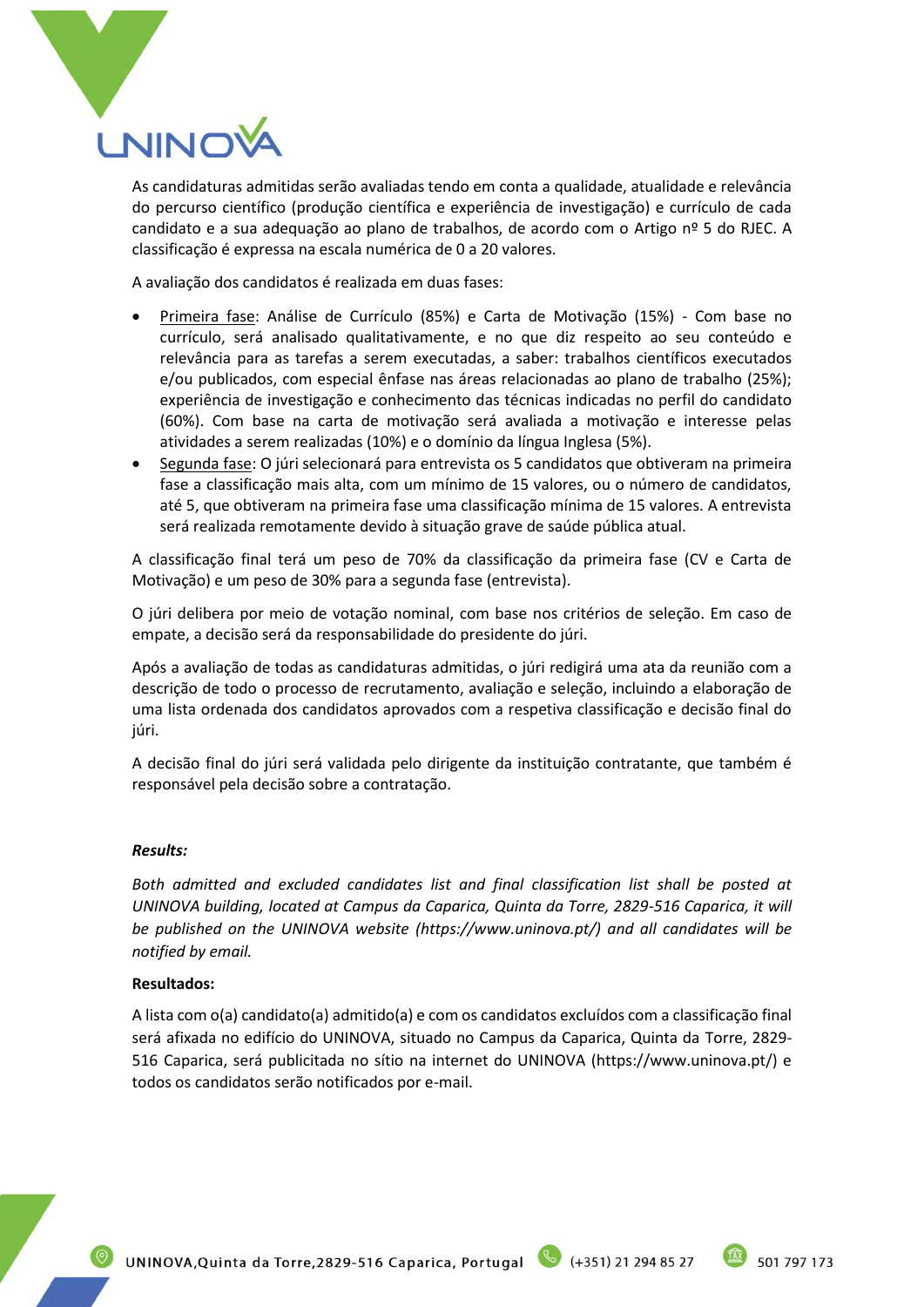

#### *Preliminary Hearing and Final Decision Deadline:*

*After communicating the provisional list of the results of the evaluation, the candidates have a period of 10 working days to express their opinion during a prior hearing of interested parties, pursuant to articles 121 et seq. of the Code of Administrative Procedure.*

*The final decision will be rendered after the analysis of the statements presented during a prior hearing of interested parties. A complaint may be filed against the final decision within 15 working days, or, alternatively, an appeal may be filed within 30 working days, both counting from the respective notification.*

#### **Audiência Preliminar e Prazo Final de Decisão:**

Após comunicação da lista provisória dos resultados da avaliação, os candidatos dispõem de um período de 10 dias úteis para, querendo, se pronunciarem em sede de audiência prévia de interessados, nos termos dos artigos 121º e seguintes do Código do Procedimento Administrativo.

A decisão final será proferida após a análise das pronúncias apresentadas em sede de audiência prévia de interessados. Da decisão final pode ser interposta reclamação no prazo de 15 dias úteis, ou, em alternativa, interposto recurso no prazo de 30 dias úteis, ambos contados a partir da respetiva notificação.

## *Non-discrimination policy*

*UNINOVA promotes actively a non-discrimination and equal access policy, wherefore no candidate can be privileged, benefited, impaired or deprived of any rights whatsoever, or be exempt of any duties based on their ancestry, age, sex, sexual preference, marital status, family and economic conditions, instruction, origin or social conditions, genetic heritage, reduced work capacity, disability, chronic illness, nationality, ethnic origin or race, origin territory, language, religion, political or ideological convictions and union membership.*

*Pursuant to Decree-Law nr 29/2001 of 3rd February, disabled candidates shall be preferred in a situation of equal classification, and said preference supersedes any legal preferences. Candidates must declare, on their honor, their respective disability degree, type of disability and communication / expression means to be used during selection period on their application form, under the regulations above*

#### **Política de não discriminação**

A UNINOVA promove ativamente uma política de não discriminação e de igualdade de acesso, pelo que nenhum candidato(a) pode ser privilegiado(a), beneficiado(a), prejudicado(a) ou privado(a) de quaisquer direitos, ou ser isento/a de quaisquer deveres em razão da sua ascendência, idade, sexo, preferência sexual, estado civil, família e condições econômicas, instrução, origem ou condições sociais, herança genética, capacidade de trabalho reduzida, deficiência, doença crônica, nacionalidade, origem étnica ou raça, território de origem, idioma, religião, convicções políticas ou ideológicas e filiação sindical.